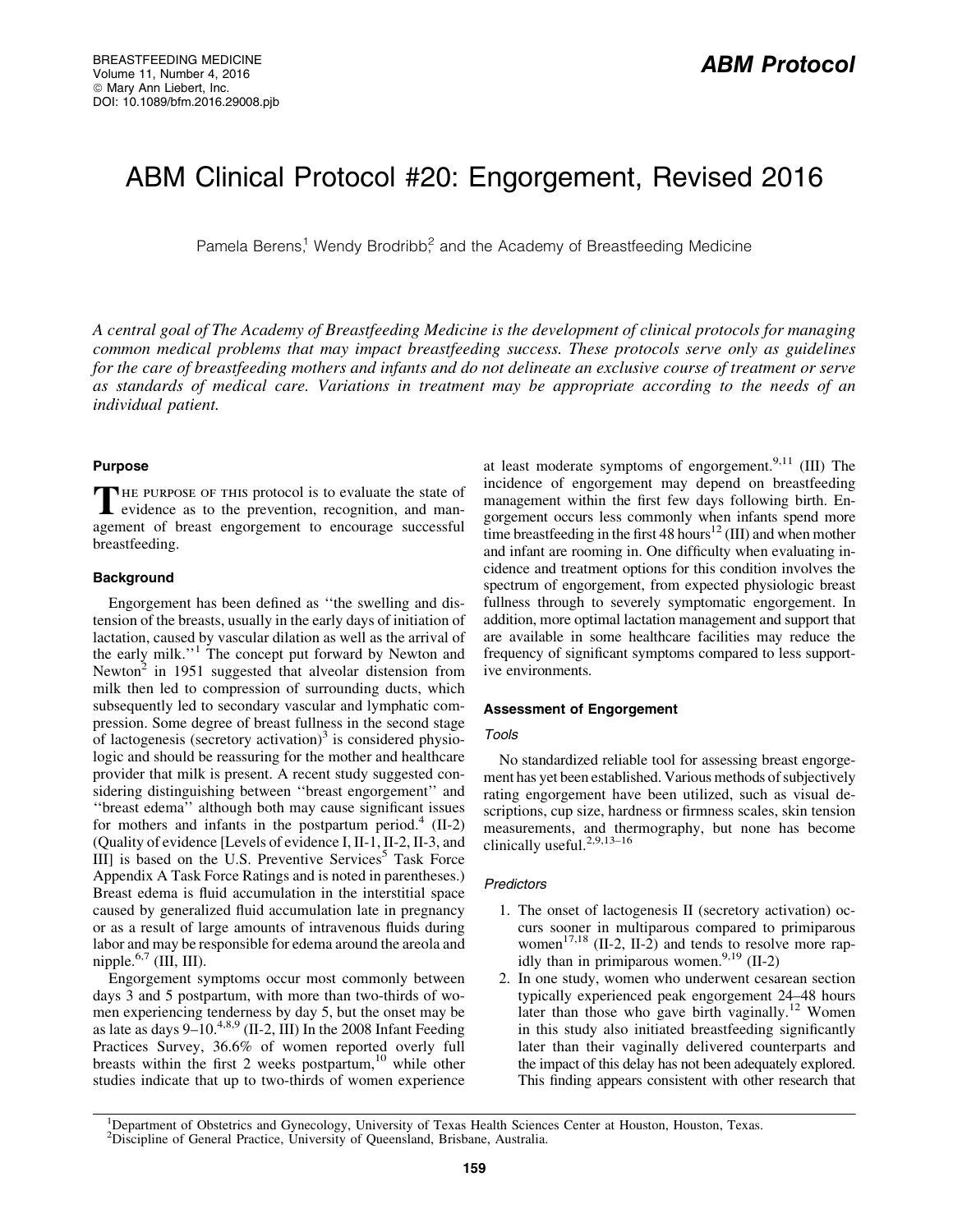has found that a cesarean birth may correlate with a higher likelihood of delayed onset of lactogenesis.<sup>17,18</sup>

- 3. Large amounts of intravenous fluids given during labor appear to be associated with an earlier and more prolonged maternal perception of breast fullness and tenderness as well as increased levels of breast edema extending beyond day 9 postpartum.<sup>4</sup>
- 4. One study suggests that women who experience premenstrual breast tenderness and engorgement may be more likely to develop more severe engorgement postpartum.20 (II-2)
- 5. It is not uncommon for women who have undergone any breast surgery or lumpectomy to experience engorgement, and so, they should be given anticipatory guidance regarding these potential complications.<sup>21,22</sup> (III, III)
- 6. The influence of length of labor, premature delivery, and anesthetic options remain unclear.23–25 (III, III, III)

### Differential diagnosis

Differentiating engorgement from these other causes of breast swelling is key.

- 1. Mastitis. Engorgement may be associated with a slight elevation of maternal temperature, but significant fever, especially when associated with breast erythema and systemic symptoms such as myalgias, suggests the diagnosis of mastitis. Typically, mastitis affects only one breast with a segmental pattern of redness.<sup>26</sup> Engorgement is usually diffuse, bilateral, and not associated with breast erythema.<sup>1</sup>
- 2. Gigantomastia. Gigantomastia is a diffuse bilateral process that occurs very rarely and does not typically present in the postpartum period. The reported incidence is  $\sim$ 1:100,000, but some feel that it is more common with a rate as high as  $1:8,000<sup>27</sup>$  It is usually regarded as bilateral, benign but progressive massive breast enlargement to an extent that respiratory depression or tissue necrosis may occur. Infection and sepsis may result. Histologic findings suggest marked lobular hypertrophy and ductal proliferation. No clear etiology for this condition has been elicited, although hormonal changes may be involved. $27-30$

## Prevention and Treatment

### Prevention

There has been a great deal of research into medical therapies to suppress lactation, but limited research into prevention and treatment strategies for lactating women who may develop engorgement. Focused education given to mothers regarding breastfeeding positioning and attachment has shown no difference in subsequent incidence of engorgement.<sup>31,32</sup> (III, III) However, some breastfeeding techniques have been specifically associated with less engorgement, including emptying one breast at each feeding and alternating which breast is offered first.<sup>33,34</sup> (II-1, II-2) Limited evidence suggests breast massage after feeds performed for the first 4 days postpartum may reduce the extent of engorgement. $32$  Although it appears that, in observational studies, frequent, effective feeding patterns help prevent engorgement, $^{12}$  this management option has not been studied in detail.<sup>33</sup> One recent study found a reduction in engorgement in women who expressed colostrum once or twice for 25–30 minutes in the first 1–2 days (vaginal birth) or 2–3 days (cesarean birth) postpartum. Infants of the women in this study did not have free access to the breast and were limited to six to eight breastfeeds per day.<sup>20</sup> However, these findings do suggest that early and frequent breast emptying in this population may prevent engorgement.

## **Treatment**

While one study found an increase in milk production on day 4 for primiparous women with marked engorgement,<sup>19</sup> adequate management of engorgement is important for successful long-term lactation.<sup>35,36</sup> (III, III) Experiencing engorgement is temporarily uncomfortable for mothers and appears to be associated with an increase in the likelihood of early weaning.<sup>37</sup> (III) Failure to effectively resolve prolonged symptomatic engorgement may also have a negative impact on continued production of an adequate milk supply. Suckling problems in the infant should be considered at the same time. Moreover, pain control is an important consideration in managing a woman with symptomatic engorgement.

Both pharmacologic and nonpharmacologic therapies have been considered to be beneficial for the treatment of engorgement. A Cochrane Systematic Review of both randomized and quasirandomized controlled studies assessing the effectiveness of treatments for breast engorgement was done by Mangesi and Dowswell in  $2010^{38}$  (I) This analysis identified eight studies, including 744 women who evaluated acupuncture, cabbage leaves, protease complex, therapeutic ultrasound, oxytocin (subcutaneous), and cold packs. Metaanalyses could not be performed because of the differences in the study designs. Overall, the authors concluded that there was insufficient evidence to recommend any particular treatment regimen.<sup>38</sup> However, they did find the following.

- 1. Acupuncture resulted in significantly fewer women having engorgement symptoms on day 4 and 5, but not day 6 postpartum.
- 2. Although the study investigating cold packs found a reduction in pain intensity in the intervention group, problems with the study design make results difficult to interpret.
- 3. Enzyme therapy using a protease complex enteric-coated tablet containing 20,000 U of bromelain and 2,500 U of crystalline trypsin, another anti-inflammatory agent taking orally, was compared to a placebo. However, this study is now 50 years old and it is not certain that the preparation is in general use.<sup>39</sup> (I)
- 4. Treatments such as cabbage leaves may be soothing, are inexpensive, and are unlikely to be harmful although evidence for their use is not conclusive.
- 5. For many treatments (ultrasound, cabbage leaves, and oxytocin), the interventions did not result in more rapid resolution of symptoms than occurred in the comparison groups (engorgement symptoms often resolve over time).

Another later systematic review conducted by the Joanna Briggs Institute<sup>40</sup><sup>(I)</sup> specifically looked at the effect of the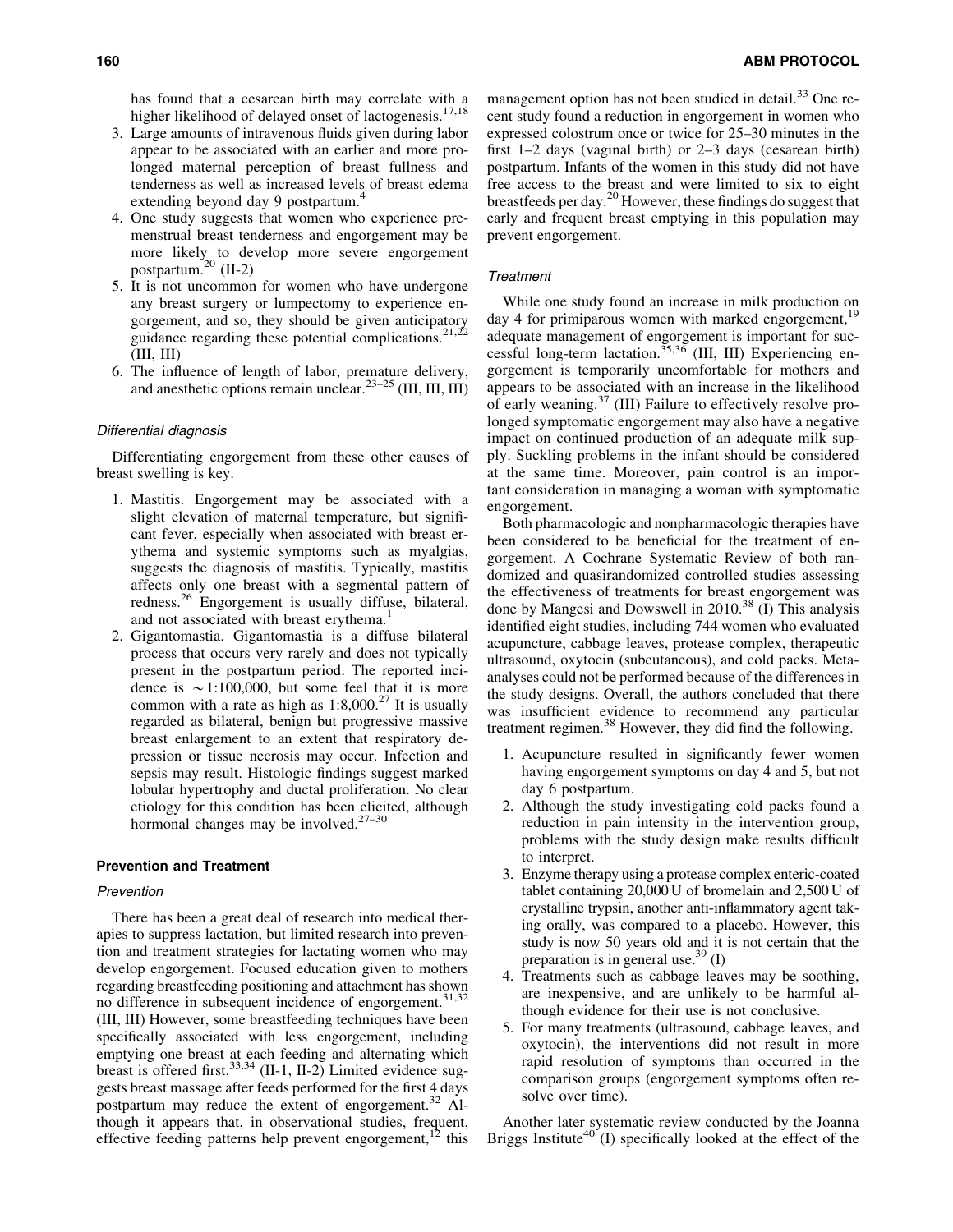application of cabbage leaves on engorgement and found that, although women who used cabbage leaves had a reduction in pain scores, there was not sufficient evidence to indicate that they were more effective than other treatments for reduction in engorgement.<sup>40</sup> Researchers continue to explore the effect of cabbage leaves.<sup>41</sup> (I) In Japan, grated potatoes are used for the same purpose, although there is no evidence for its use. (III)

It may be that some treatments help a mother's discomfort without relieving the actual engorgement but could still have an effect on preventing early weaning.

#### Other treatment considerations

1. Breast massage. Two studies of trials of different types of breast massage, Gua-Sha Therapy<sup>42</sup> (I) and Oketani breast massage<sup>43</sup> (II-2), compared to conventional breast massage in control groups found that there was a reduction in pain, engorgement, and discomfort in the control and intervention groups in both studies, but the intervention groups had a significantly greater reduction in symptoms.

Another observational study performed in breastfeeding women with symptomatic pain, engorgement, plugged ducts, or mastitis evaluated therapeutic breast massage during lactation (TBML) by a trained provider combined with consultation with a lactation professional. TBML included an average of 30 minutes (range 15–60 minutes) of gentle breast massage toward the axilla alternating with hand expression. Breast pain, tenderness, and engorgement severity were significantly reduced following treatment. Periareolar swelling decreased from 93% to 7% ( *p* < 0.001) and engorgement severity using the 6 point Humenick scale decreased from 5.31 before treatment to 3.48 after TBML.<sup>34</sup>

- 2. Herbal remedies. At the present time, herbal remedies for breast engorgement and oversupply have been described, but evidence regarding their effectiveness is limited. One randomized trial of the application of Hollyhock compresses in conjunction with hot and cold compresses found a significant reduction in engorgement severity compared to hot and cold compresses alone. $^{44}$  (II-I)
- 3. Hot and cold packs. A number of intervention trials have used the application of warm/hot packs before a breast $feed^{42}$  and cold packs following a breastfeed in their control groups. These studies found a reduction in engorgement symptoms in both the control and intervention groups suggesting that hot and cold packs may be as effective as other treatments.<sup>42–45</sup> (II-3) There are no trials that compared hot and cold packs with no treatment.
- 4. Hand expression or pumping. If the infant cannot successfully attach to the breast or breastfeed, measures should be undertaken to assist the mother with milk expression for a few minutes to allow sufficient softening of the breast so that the infant can latch well. If the infant cannot breastfeed, the milk may be given to the infant by cup, spoon, or other suitable method, and the mother should be encouraged to breastfeed more frequently before the recurrence of severe breast engorgement. All new mothers should be instructed in the technique of hand breast expression.<sup>46</sup> Handpumps

should not be introduced unnecessarily at this point in time.

- 5. The reverse pressure softening technique is especially useful for breast edema and uses gentle positive pressure to soften an area ( $\sim$ 3–4 cm [1–2 inches]) near the areola surrounding the base of the nipple. The goal is to temporarily move some swelling slightly backward and upward into the breast. Moving the edema away from the areola has been shown to improve the latch of the infant during engorgement.<sup>6</sup> The physiologic basis for this technique is the presence of increased resistance in the subareolar tissues during engorgement.
- 6. Anticipatory guidance regarding the occurrence of breast engorgement should be given to all breastfeeding mothers before birth center or hospital discharge. In countries where women may have longer hospital stays, engorgement may occur in the birth hospital. However, many women are discharged before the expected time of peak symptomatic engorgement. Mothers should be counseled about symptomatic treatment options for pain control. Acetaminophen (or paracetamol) and ibuprofen are both safe options for breastfeeding mothers to take in appropriate doses. In addition, contact information for breastfeeding supportive advice should be provided. Healthcare personnel seeing either the newborn or mother after discharge should routinely inquire about breast fullness and engorgement.

#### Recommendations for Future Research

Currently, there is inadequate research into both the physiologic process of engorgement and effective prevention and treatment strategies.

- A uniform measurement system for the severity of the engorgement should be developed to allow standardized measures and comparison of results among studies.
- Once an objective noninvasive bedside measure of breast engorgement has been developed, then clinical trials correlating objective measures of engorgement and treatment of engorgement and the subsequent effect on breastfeeding duration and problems can be conducted.
- Knowledge about the influence of labor interventions and patient characteristics predisposing to the development of significant engorgement would be useful in identifying patients at risk for engorgement and those who could benefit from counseling, surveillance, and a closer follow-up.
- More evidence-based investigation of nonpharmacologic remedies for the management of engorgement is needed because these tend to be popular especially in non-US sites.
- Double-blinded placebo-controlled studies of medications known to be safe during lactation and with the potential to relieve symptomatic engorgement should be prioritized.

#### **References**

1. Lawrence RA, Lawrence RM. Practical management of the mother-infant nursing couple. In: Breastfeeding: A Guide for the Medical Profession, 8th ed, Lawrence RA, Lawrence RM, eds., Philadeliphia: Elsevier, 2015:250–252.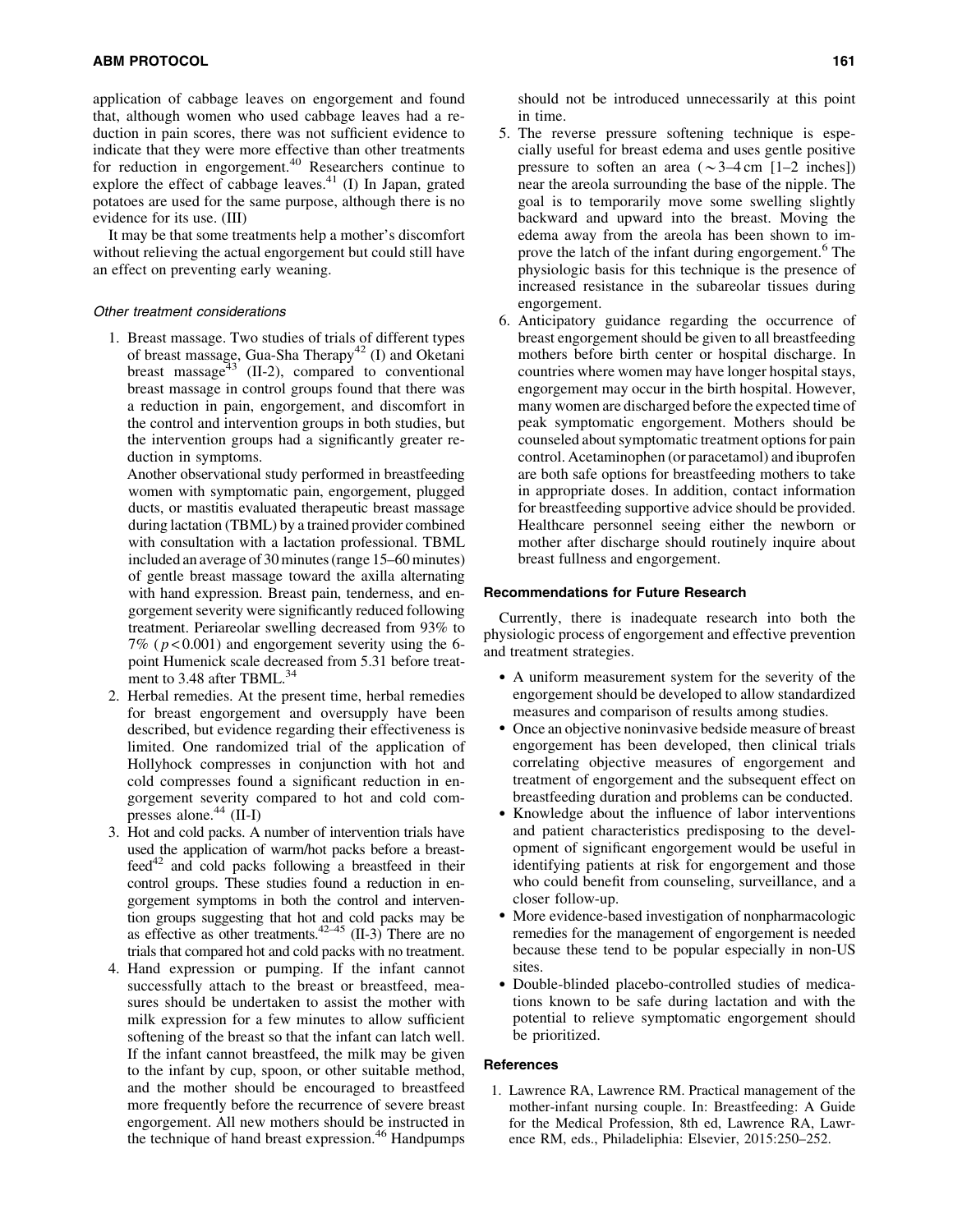- 2. Newton M, Newton N. Postpartum engorgement of the breast. *[Am J Obstet Gynecol](http://online.liebertpub.com/action/showLinks?pmid=14810819&crossref=10.1016%2F0002-9378%2851%2991418-4)* 1951;61:664–667.
- 3. Pang WW, Hartmann PE. Initiation of human lactation: Secretory differentiation and secretory activation. *[J Mam](http://online.liebertpub.com/action/showLinks?pmid=18027076&crossref=10.1007%2Fs10911-007-9054-4)[mary Gland Biol Neoplasia](http://online.liebertpub.com/action/showLinks?pmid=18027076&crossref=10.1007%2Fs10911-007-9054-4)* 2007;12:211–221.
- 4. Kujawa-Myles S, Noel-Weiss J, Dunn S, et al. Maternal intravenous fluids and postpartum breast changes: A pilot observational study. *[Int Breastfeed J](http://online.liebertpub.com/action/showLinks?pmid=26113871&crossref=10.1186%2Fs13006-015-0043-8)* 2015;10:18.
- 5. Guide to Clinical Preventive Services, 2nd ed.; Report of the U.S. Preventive Services Task Force. US Preventive Services Task Force Washington (DC). US Department of Health and Human Services. 1996. Available at www.ncbi .nlm.nih.gov/books/NBK15430 (accessed January 4, 2016).
- 6. Cotterman KJ. Reverse pressure softening: A simple tool to prepare areola for easier latching during engorgement. *[J](http://online.liebertpub.com/action/showLinks?pmid=15117523&crossref=10.1177%2F0890334404264224) [Hum Lact](http://online.liebertpub.com/action/showLinks?pmid=15117523&crossref=10.1177%2F0890334404264224)* 2004;20:227–237.
- 7. Miller V, Riordan J. Treating postpartum breast edema with areolar compression. *[J Hum Lact](http://online.liebertpub.com/action/showLinks?pmid=15117522&crossref=10.1177%2F0890334404264326)* 2004;20:223–226.
- 8. Swift K, Janke J. Breast binding. is it all that it's wrapped up to be? *[J Obstet Gynecol Neonatal Nurs](http://online.liebertpub.com/action/showLinks?pmid=12774875)* 2003;32:332–339.
- 9. Hill PD, Humenick S. The occurrence of breast engorgement. *[J Hum Lact](http://online.liebertpub.com/action/showLinks?pmid=7619260&crossref=10.1177%2F089033449401000212)* 1994;10:79–86.
- 10. DNPAO. National Centre for Chronic Disease Prevention and Health Promotion. Infant feeding practices survey II: Results. 2009. Available at www.cdc.gov/ifps/results/ch2/ table 2–38.htm (accessed January 4, 2016).
- 11. Spitz A, Lee N, Peterson H. Treatment of lactation suppression: Little progress in one hundred years. *[Am J Obstet](http://online.liebertpub.com/action/showLinks?pmid=9855585&crossref=10.1016%2FS0002-9378%2898%2970013-4) [Gynecol](http://online.liebertpub.com/action/showLinks?pmid=9855585&crossref=10.1016%2FS0002-9378%2898%2970013-4)* 1998;179:1485–1490.
- 12. Moon J, Humenick S. Engorgement: Contributing variables and variables amenable to nursing intervention. *[J Obstet](http://online.liebertpub.com/action/showLinks?pmid=2746380&crossref=10.1111%2Fj.1552-6909.1989.tb01624.x) [Gynecol Neonatal Nurs](http://online.liebertpub.com/action/showLinks?pmid=2746380&crossref=10.1111%2Fj.1552-6909.1989.tb01624.x)* 1989;18:309–315.
- 13. Humenick S, Hill PD, Anderson M. Breast engorgement: Patterns and selected outcomes. *[J Hum Lact](http://online.liebertpub.com/action/showLinks?pmid=7619261&crossref=10.1177%2F089033449401000213)* 1994;10:87– 93.
- 14. Neifert MR, DeMarzo S, Seacat JM, et al. The influence of breast surgery, breast appearance, and pregnancy-induced breast changes on lactation sufficiency as measured by infant weight gain. *[Birth](http://online.liebertpub.com/action/showLinks?pmid=2288566&crossref=10.1111%2Fj.1523-536X.1990.tb00007.x)* 1990;17:31–38.
- 15. Heberle A, de Moura M, de Souza M, et al. Assessment of techniques of massage and pumping in the treatment of breast engorgement by thermography. *[Rev Lat Am En](http://online.liebertpub.com/action/showLinks?pmid=26107836&crossref=10.1590%2F0104-1169.3238.2413)[fermagem](http://online.liebertpub.com/action/showLinks?pmid=26107836&crossref=10.1590%2F0104-1169.3238.2413)* 2014;22:277–285.
- 16. Ferris C. Hand-held instrument for evaluation of breast engorgement. *[Biomed Sci Instrum](http://online.liebertpub.com/action/showLinks?pmid=8672683)* 1996;32:299–304.
- 17. Dewey KG, Nommsen-Rivers LA, Heinig MJ, et al. Risk factors for suboptimal infant breastfeeding behavior, delayed onset of lactation, and excess neonatal weight loss. *[Pediatrics](http://online.liebertpub.com/action/showLinks?pmid=12949292&crossref=10.1542%2Fpeds.112.3.607)* 2003;112:607–619.
- 18. Scott J, Binns C, Oddy W. Predictors of delayed onset of lactation. *[Matern Child Nutr](http://online.liebertpub.com/action/showLinks?pmid=17539887&crossref=10.1111%2Fj.1740-8709.2007.00096.x)* 2007;3:186–193.
- 19. Bystrova K, Widstrom A-M, Matthiesen A-S, et al. Early lactation performance in primiparous and multiparous women in relation to different maternity home practices. A randomised trial in St. Petersburg. *[Int Breastfeed J](http://online.liebertpub.com/action/showLinks?pmid=17488524&crossref=10.1186%2F1746-4358-2-9)* 2007;2:9.
- 20. Alekseev N, Vladimir I, Nadezhada T. Pathological postpartum breast engorgement: Prediction, prevention and resolution. *[Breastfeed Med](http://online.liebertpub.com/action/showLinks?system=10.1089%2Fbfm.2014.0047)* 2015;10:203–208.
- 21. Brzozowski D, Niessen M, Evans H, et al. Breast-feeding after inferior pedicle reduction mammoplasty. *[Plast Re](http://online.liebertpub.com/action/showLinks?pmid=10697157&crossref=10.1097%2F00006534-200002000-00008)[constr Surg](http://online.liebertpub.com/action/showLinks?pmid=10697157&crossref=10.1097%2F00006534-200002000-00008)* 2000;105:530–534.
- 22. Acarturk S, Gencel E, Tuncer I. An uncommon complication of secondary augmentation mammoplasty: Bilaterally

massive engorgement of breasts after pregnancy attributable to postinfection and blockage of mammary ducts. *[Aesthetic Plast Surg](http://online.liebertpub.com/action/showLinks?pmid=15948017&crossref=10.1007%2Fs00266-005-1093-x)* 2005;29:274–279.

- 23. Lurie S, Rotmensch N, Glezerman M. Breast engorgement and galactorrhea during magnesium sulfate treatment for preterm labor. *[Am J Perinatol](http://online.liebertpub.com/action/showLinks?pmid=12152141&crossref=10.1055%2Fs-2002-33086)* 2002;19:239–240.
- 24. Shalev J, Frankel Y, Eshkol A, et al. Breast engorgement and galactorrhea after preventing premature contractions with ritodrine. *[Gynecol Obstet Invest](http://online.liebertpub.com/action/showLinks?crossref=10.1159%2F000299147)* 1983;17:190–193.
- 25. Hardwick-Smith S, Mastrobattista J, Nader S. Breast engorgement and lactation associated with thyroid-releasing hormone administration. *[Obstet Gynecol](http://online.liebertpub.com/action/showLinks?pmid=9764684&crossref=10.1016%2FS0029-7844%2898%2900069-6)* 1998;92:717.
- 26. Amir L; Academy of Breastfeeding Medicine. ABM Clinicl Protocol #4: Mastitis, Revised March 2014. *[Breastfeed Med](http://online.liebertpub.com/action/showLinks?system=10.1089%2Fbfm.2014.9984)* 2014;9:239–243.
- 27. Antevski B, Smilevski D, Stojovski M, et al. Extreme gigantomastia in pregnancy: Case report and review of literature. *[Arch Gynecol Obstet](http://online.liebertpub.com/action/showLinks?pmid=16770587&crossref=10.1007%2Fs00404-006-0190-7)* 2007;275:149–153.
- 28. Antevski B, Jovkovski O, Filipovski V, et al. Extreme gigantomastia in pregnancy: Case report—my experience with two cases in last 5 years. *[Arch Gynecol Obstet](http://online.liebertpub.com/action/showLinks?pmid=20978777&crossref=10.1007%2Fs00404-010-1714-8)* 2011; 284:575–578.
- 29. Rezai S, Nakagawa J, Tedesco J, et al. Gestational gigantomastia complicating pregnancy: A case report and review of the literature. *[Case Rep Obstet Gynecol](http://online.liebertpub.com/action/showLinks?pmid=26713166)* 2015;2015:892369.
- 30. Swelstad M, Swelstad B, Rao V, et al. Management of gestation gigantomastia. *[Plast Reconstr Surg](http://online.liebertpub.com/action/showLinks?pmid=16980844&crossref=10.1097%2F01.prs.0000232364.40958.47)* 2006;118: 840–848.
- 31. de Oliveira L, Giugliani E, do Espírito Santo L, et al. Effect of intervention to improve breastfeeding technique on the frequency of exclusive breastfeeding and lactation-related problems. *[J Hum Lact](http://online.liebertpub.com/action/showLinks?pmid=16885491&crossref=10.1177%2F0890334406290221)* 2006;22:315–321.
- 32. Storr G. Prevention of nipple tenderness and breast engorgement in the postpartal period. *[J Obstet Gynecol](http://online.liebertpub.com/action/showLinks?pmid=3392623&crossref=10.1111%2Fj.1552-6909.1988.tb00426.x) [Neonatal Nurs](http://online.liebertpub.com/action/showLinks?pmid=3392623&crossref=10.1111%2Fj.1552-6909.1988.tb00426.x)* 1988;17:203–209.
- 33. Evans K, Evans R, Simmer K. Effect of the method of breast feeding on breast engorgement, mastitis and infantile colic. *[Acta Paediatr](http://online.liebertpub.com/action/showLinks?pmid=7488804&crossref=10.1111%2Fj.1651-2227.1995.tb13777.x)* 1995;84:849–852.
- 34. Witt A, Bolman M, Kredit S, et al. Therapeutic breast massage in lactation for the management of engorgement, plugged ducts, and mastitis. *[J Hum Lact](http://online.liebertpub.com/action/showLinks?pmid=26644422&crossref=10.1177%2F0890334415619439)* 2016;32:123–131.
- 35. Li R, Fein SB, Chen J, et al. Why mothers stop breastfeeding: Mothers' self-reported reasons for stopping during the first year. [Pediatrics.](http://online.liebertpub.com/action/showLinks?pmid=18829834&crossref=10.1542%2Fpeds.2008-1315i) 2008;122 (Suppl 2):S69–S76.
- 36. Stamp G, Casanova H. A breastfeeding study in a rural population in South Australia. *[Rural Remote Health](http://online.liebertpub.com/action/showLinks?pmid=16732696)* 2006; 6:495.
- 37. Odom E, Li R, Scanlon K, et al. Reasons for earlier than desired cessation of breastfeeding. *[Pediatrics](http://online.liebertpub.com/action/showLinks?pmid=23420922&crossref=10.1542%2Fpeds.2012-1295)* 2013;131: e726–e732.
- 38. Mangesi L, Dowswell T. Treatments for breast engorgement during lactation. *Cochrane Database Syst Rev* 2010; 9:CD006946.
- 39. Murata T, Hanzawa M, Nomura Y. The clinical effects of ''protease complex'' on postpartum breast engorgement. *[J](http://online.liebertpub.com/action/showLinks?pmid=5330306) [Jpn Obstet Gynecol Soc](http://online.liebertpub.com/action/showLinks?pmid=5330306)* 1965;12:139–147.
- 40. Wong B, Koh S, Hegney D, et al. The effectiveness of cabbage leaf application (treatment) on pain and hardness in breast engorgement and its effect on the duration of breastfeeding. *JBI Libr Syst Rev* 2012;10:1185–1213.
- 41. Lim A-R, Song J-A, Hur M-H, et al. Cabbage compression early breast care on breast engorgement in primiparous women after cesarean birth: A controlled clinical trial. *[Int J](http://online.liebertpub.com/action/showLinks?pmid=26885074) [Clin Exp Med](http://online.liebertpub.com/action/showLinks?pmid=26885074)* 2015;8:21335–21342.